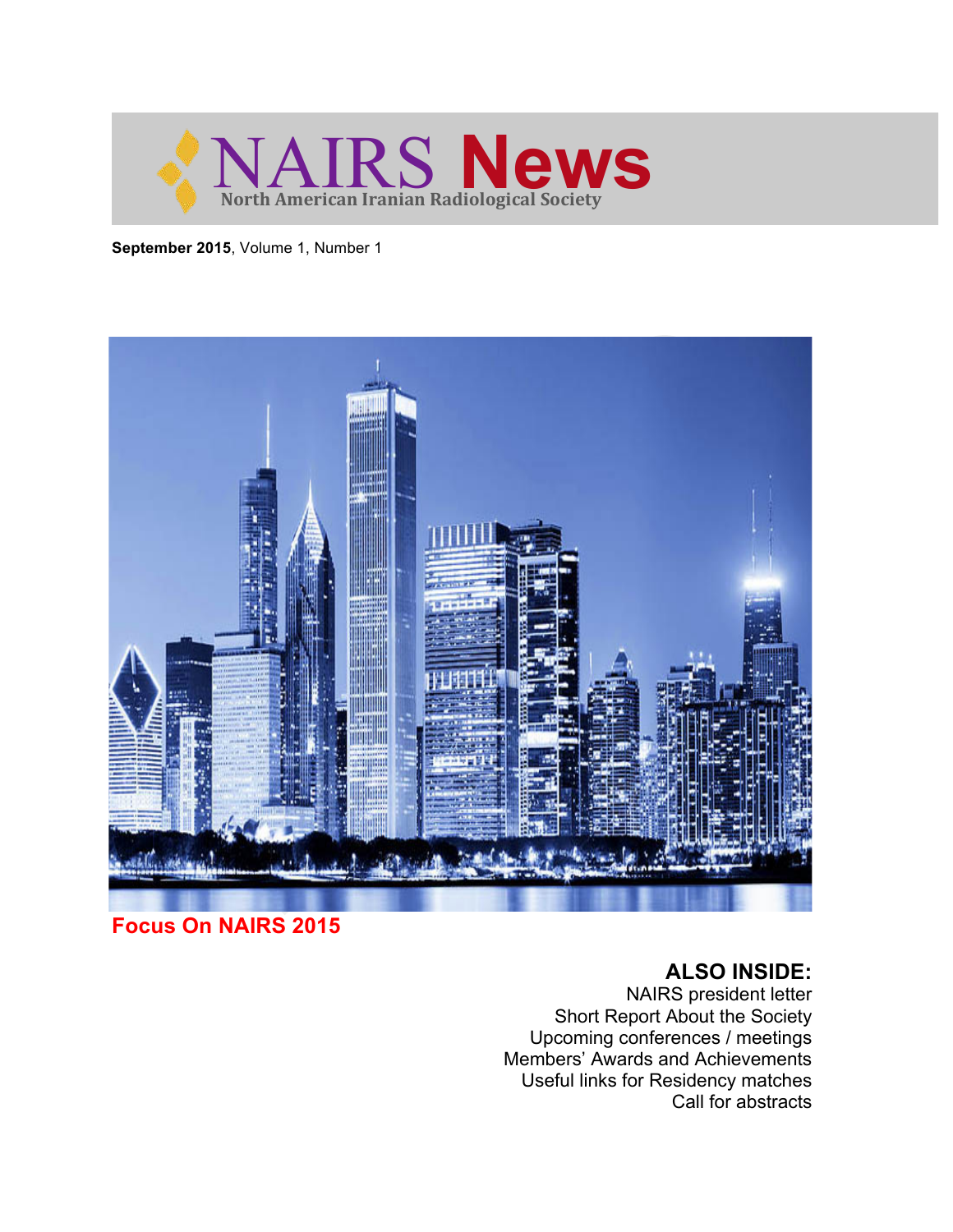

#### **FEATURED**



Short Report About the Society



Upcoming meetings



Members' Awards And Achievements



Useful links



Call for abstracts

#### **TABLE OF CONTENTS**

3 Opening

4 President letter

5 Short reports of NAIRS

6 Upcoming conferences / meetings

8 Award and honors

9 Useful links

9 Residency match data

10 Call for abstracts

#### **NAIRS Mission:**

To Advance the Science and Art of Radiology and Biomedical Imaging Through an Educational Non-Profit Society Of Radiologists and Individuals In Related Fields Of Medicine and Science.

#### **EDITOR:**

Hossein Nejadnik, MD, PhD *Department of Radiology, Stanford University School of Medicine*

#### **EDITORIAL ADVISORS:**

Kambiz Motamedi, MD *Department of Radiology, UCLA School of Medicine*

Vahid Yaghmai, MD *Department of Radiology, Northwestern University- Feinberg School of Medicine*

Keyanoosh Hosseinzadeh, MD *Department of Radiology, Wake Forest University*

Shahnaz Ghahremani, MD *Department of Radiology, UCLA School of Medicine*

Hamid Chalian, MD *Department of Radiology, Case Western Reserve University School of Medicine*

Arash Bedayat, MD *Department of Radiology, University of Massachusetts School of Medicine*

Majid Chalian, MD *Department of Radiology, Case Western Reserve University School of Medicine*

#### **GRAPHIC DESIGNER:**

Hossein Nejadnik, MD, PhD

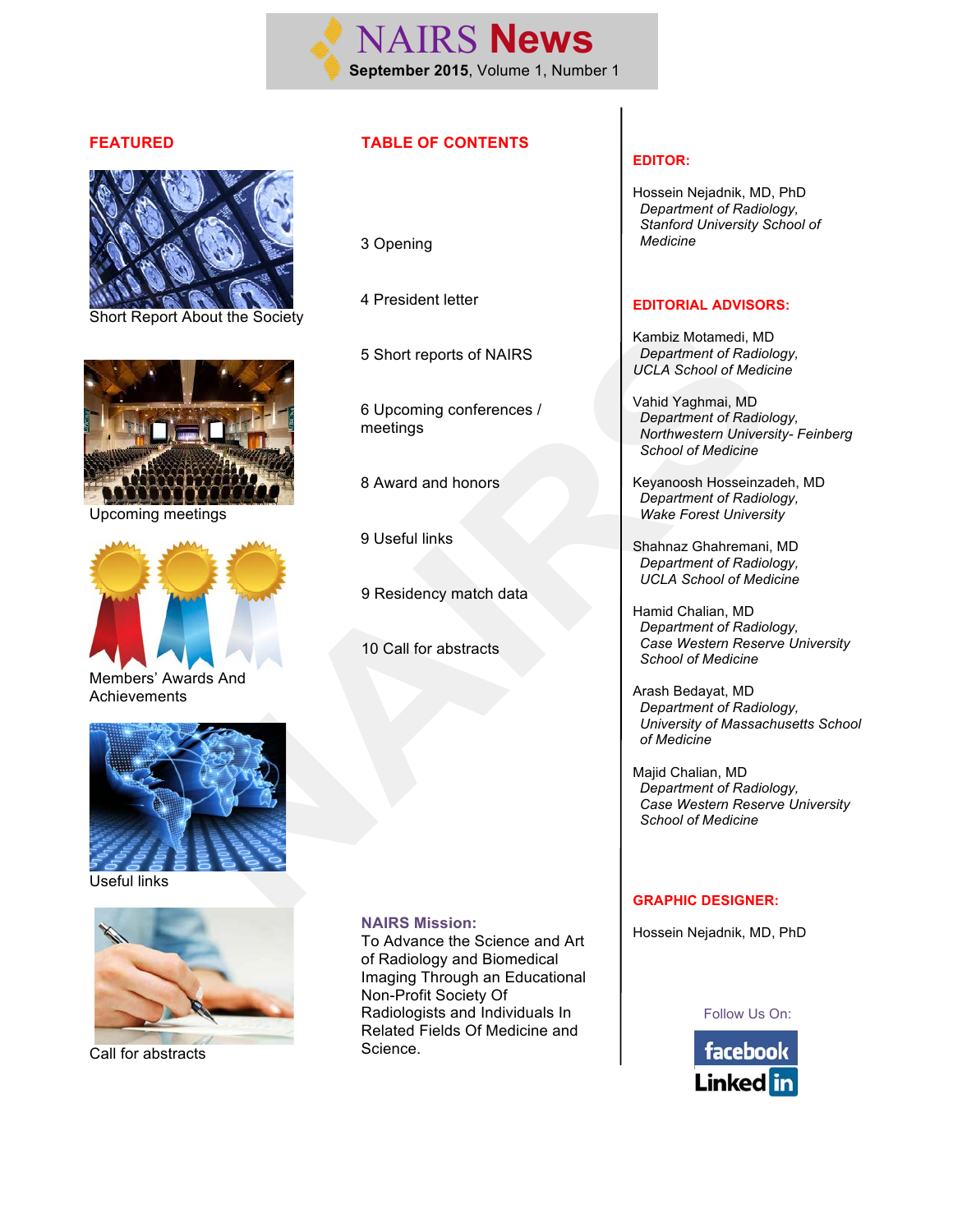

# **Opening**

The North American Iranian Radiological Society (NAIRS) was established through the efforts of a number of radiologists in 1991. It is officially registered and licensed as a non-profit organization in the United States. In its bylaws, the goals of the society have been cited as:

1) "To advance the science and art of radiology and biomedical imaging through an educational non-profit society of radiologists and individuals in related fields of medicine and science"

2) "To bring together radiologists and individuals in related fields to improve the understanding, research and teaching of radiology, and to promote closer fellowship and exchange of ideas"

3) "To provide meetings for the presentation and discussion of research papers and dissemination of knowledge"

NAIRS' membership includes both practicing and in-training radiologists and alliedhealth scientists. We invite you to join our society today!

*Kambiz Motamedi, MD President, NAIRS*

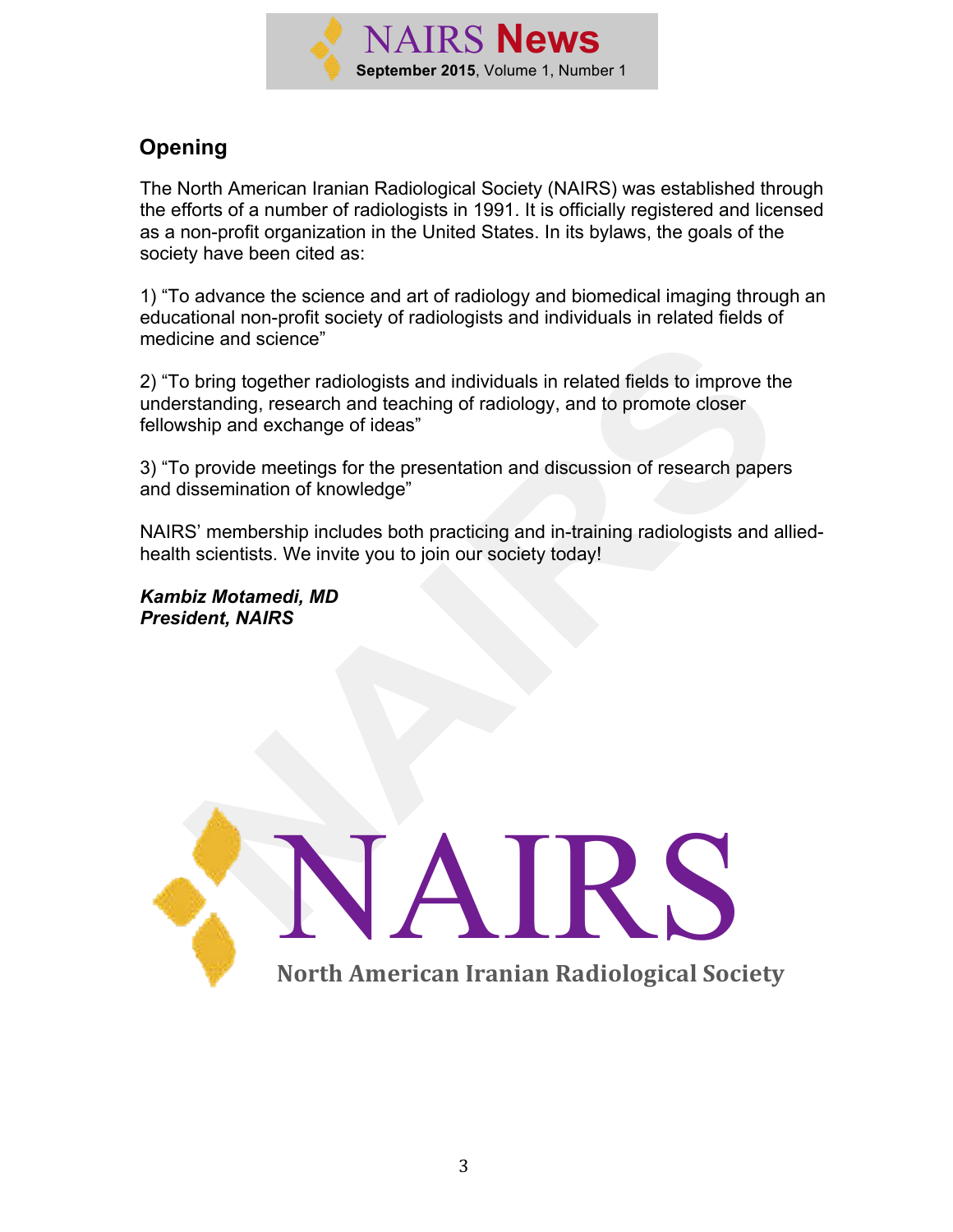

### **President letter:**

Dear Colleagues:

As I began to compose this letter, I realized how quickly 2014 and the few first months of 2015 passed by. Despite a rapid pace of time, it has been great times for our Society under the leadership of our Executive Committee and relentless work of all committee members.

It is my greatest honor to serve as the President of NAIRS for the 2015-2016 period. The Society has made significant progress in the past years under the leadership of Dr. Vahid Yaghmai, NAIRS immediate Past-President, and I am hoping to carry this torch further along the path of progress.



The Society's website, under supervision of Dr. Hamid Chalian, has been well maintained and a pleasure to navigate through. With increasing demands from the website, Dr. Chalian has been able to enlist the help of several capable comembers in the Communication Committee. The website has now a complementary meeting calendar, meticulously put together by Dr. Faezeh Sodagari, which includes dates and links to the most relevant radiologic meetings across the world. Maintaining membership, paying dues and responding to NAIRS annual meeting attendance are among those features that are now well streamlined on the Society's website.

The Society was able to establish an award for the best accepted RSNA scientific paper presentation in 2014 by a Society member in training. A panel of senior members reviewed and graded the submitted abstracts, which were all of high quality, and selected Dr. Hossein Nejadnik's paper on "Diagnosis of stem cell apoptosis in arthritic joints with MRI" as the inaugural recipient of this award. This award was presented to the recipient at the annual meeting, which was held during RSNA in Chicago. The 2014 meeting was a success with about 60 participants, mostly from the USA, but also from Europe and Iran. The meeting reflected the spirit of the Society, which is to bring together radiologists and individuals in related fields, to improve the understanding, research and teaching of radiology, and to promote closer fellowship and exchange of ideas.

The NAIRS bylaws were reviewed and revised by the Rules Committee and the new bylaws were ratified by the membership. This is now available on the website and reflect the forward outlook to the future. New officers and committee members for the current two-year period were nominated and elected who will further work on advancing the goals of the Society.

In summary, I believe that NAIRS will continue bringing together like-minded radiologists and related professionals in a fruitful relationship and support future professional endeavors of its members.

Respectfully submitted,

*Kambiz Motamedi, MD NAIRS President 2014-2016*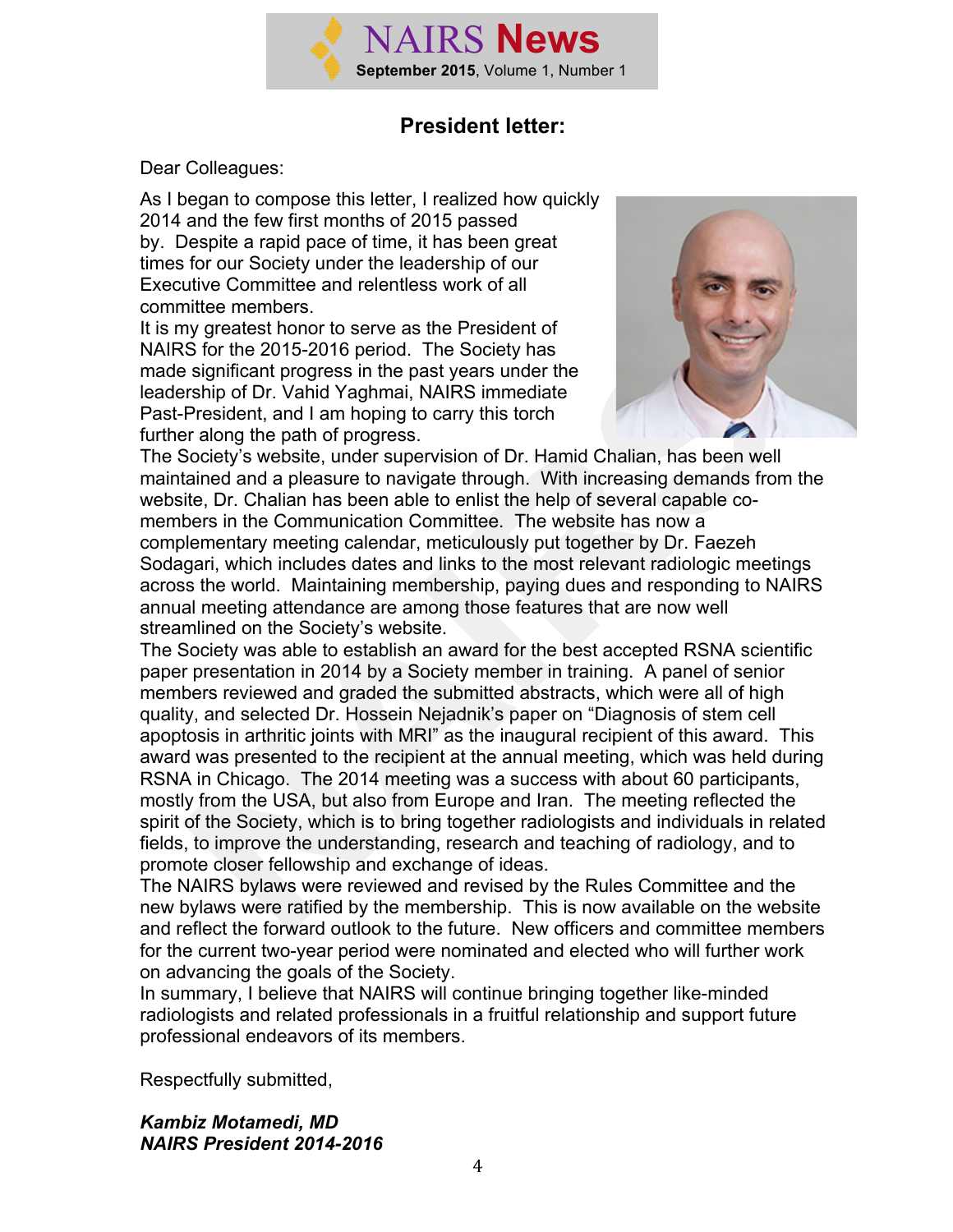

### **Short Reports of NAIRS**

The society meeting was held on December 2, 2014 at Reza Restaurant, Chicago. Forty-five of members were present at the meeting. Dr. Yaghmai, Society's President, called the meeting to order at 8:30 pm. The meeting started with attendees introducing themselves and their occupation. Then followed by each committee's reports.

Education committee announced the winner of the Society Award for the best



accepted RSNA scientific paper presentation in 2014 by a Society member-intraining. A panel of senior members reviewed and graded the submitted abstracts, and selected Dr. Hossein Nejadnik's paper on "Diagnosis of stem cell apoptosis in arthritic joints with MRI" as the inaugural recipient of this award.



Dr. Yaghmai introduced the officers of the society. He also thanked the Executive Committee members for all their help during his tenure as the President of NAIRS and announced the upcoming changes for the bylaws. Dr. Yaghmai then introduced the incoming president, Dr. Motamedi from UCLA.

Dr. Motamedi thanked Dr. Yaghmai for his service as president of NAIRS and reported on the financial status of the Society. He

also summarized his experience attending the 2014 Iranian Congress of Radiology in Tehran with over 3,000 attendees.

The meeting was adjourned at 9:30 pm.The next meeting will be held during RSNA 2015, and the final date and location will be announced.

Respectfully submitted,

*Gholamali Afshang, MD NAIRS' Secretary*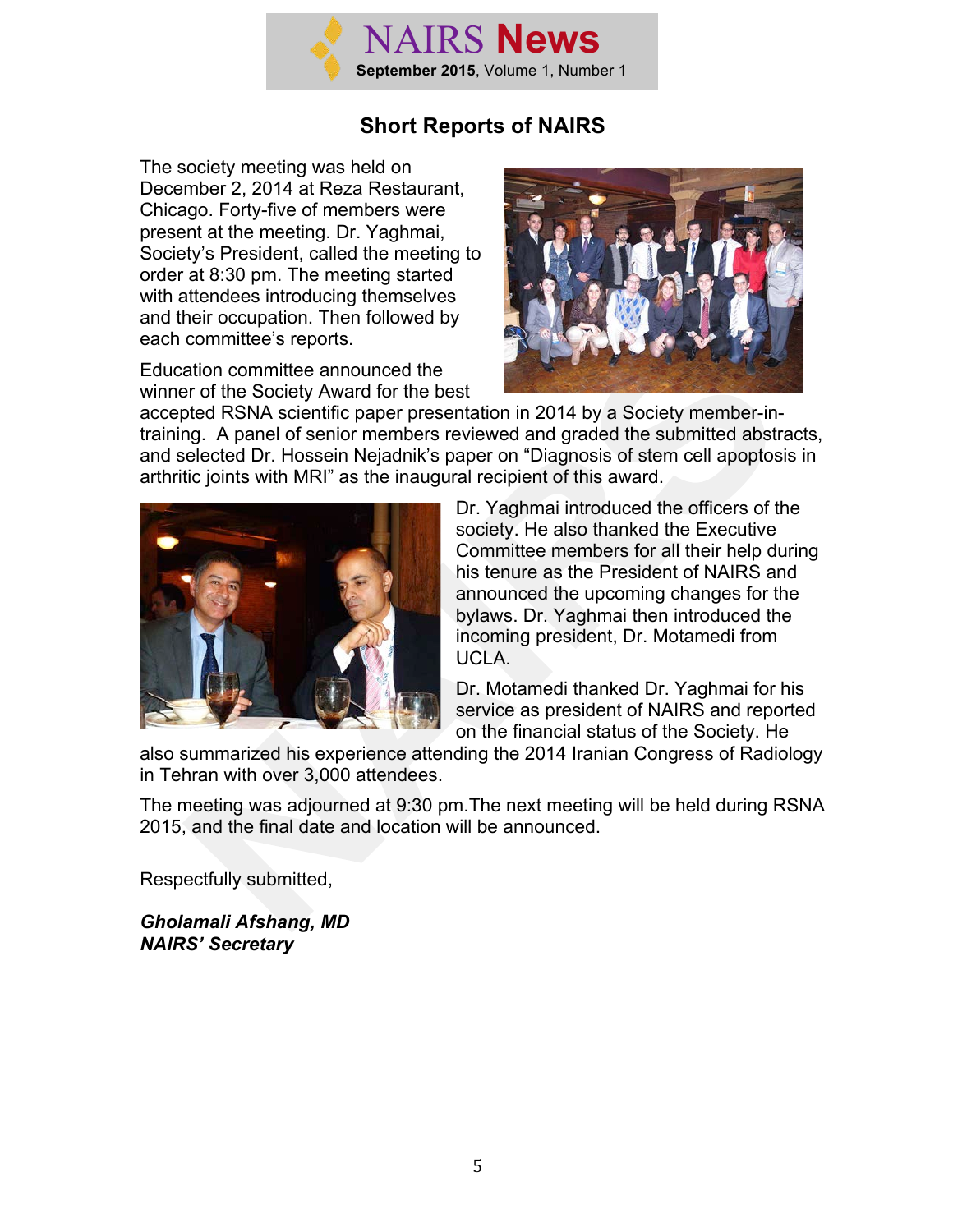

## **Upcoming conferences / meetings**



A list of upcoming radiology related conferences and meetings prepared by Dr. Sodagari, which will be available in the following link: http://www.nairadsociety.com/#!useful-links/cuou

Here you can find a brief list:

#### **August:**

#### **CAMR 2015**

The 3rd Annual International Conference on Advances in Medical Research (CAMR 2015) organized by Global Science and Technology Forum will be held at Hotel Fort Canning, Singapore http://medicalconf-ed.org/

#### **ASHNR 2015**

American Society of Head and Neck Radiology (ASHNR) 49th Annual Meeting will be held at Naples Grande, Naples, FL, United States https://www.conferenceabstracts.co m/cfp2/login.asp?EventKey=FWASU XTB

#### **September:**

#### **WMIC 2015**

World Molecular Imaging Congress (WMIC) 2015 will be held in Honolulu, HI, USA http://www.wmis.org/meetings/

#### **ASER 2015**

American Society of Emergency Radiology (ASER) 2015 Annual Meeting and Postgraduate Course will be held at The Ritz-Carlton Key Biscayne, Miami, FL, United States http://www.erad.org/newweb/aser\_a nnual\_meeting.htm

#### **NASCI 2015**

43rd Annual Meeting of the North American Society for Cardiovascular Imaging (NASCI) will be held at The Westin San Diego, San Diego, CA, United States http://www.nasci.org/Meetings/2015

Meeting.aspx

#### **ISS 2015**

The international Skeletal Society, 42nd Annual Meeting and Musculoskeletal Imaging Course: Fundamentals to Advanced Concepts will be held at Grand Wailea Resort Hotel & Spa, Wailea, Maui, HI,, United States http://www.internationalskeletalsociet y.com/Meetings/Annual-Meeting/Annual42nd/General-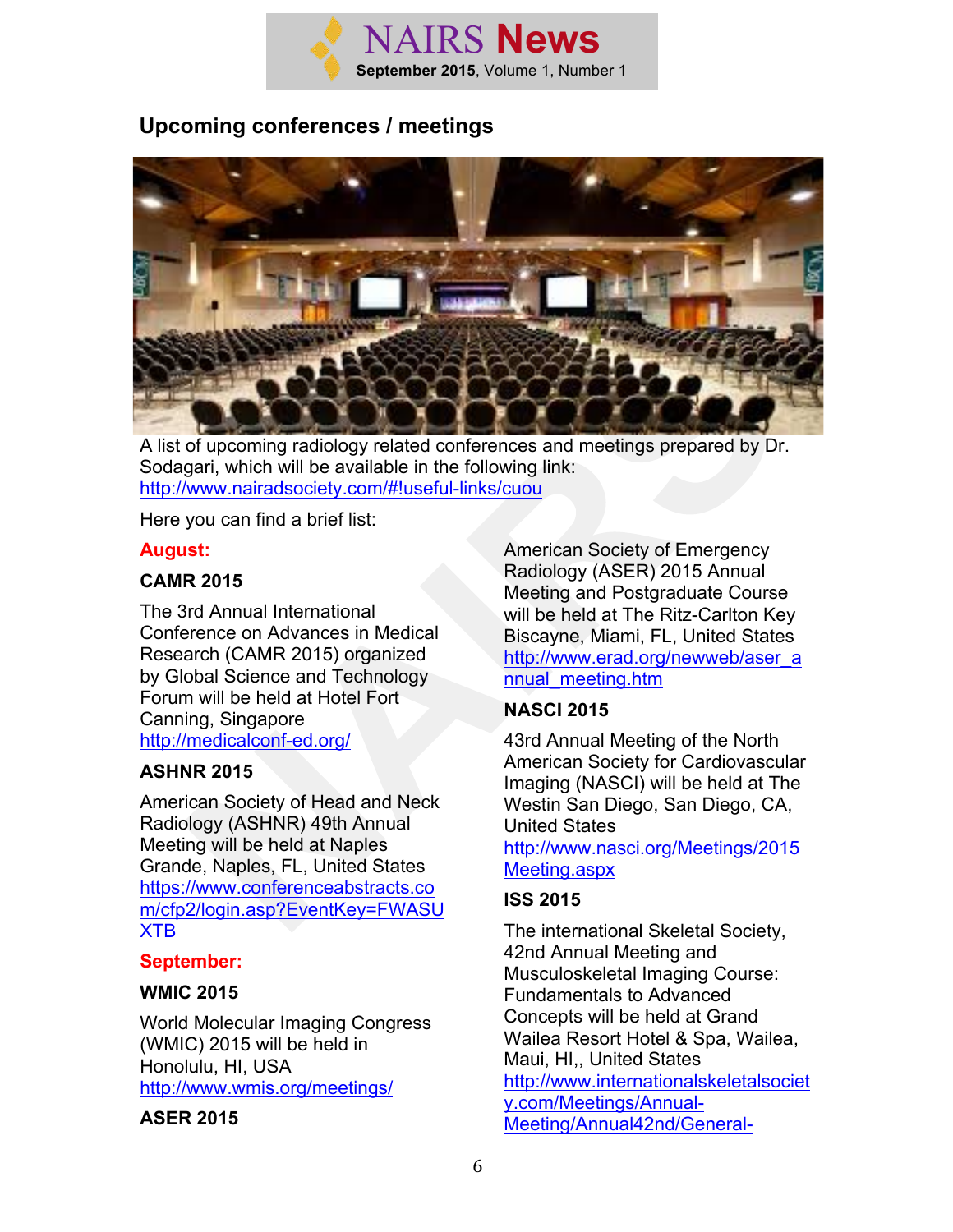

#### Meeting-Information.aspx



#### **October:**

#### **IPET 2015**

The IAEA International Conference on Clinical PET-CT and Molecular Imaging (IPET 2015): PET-CT in the era of multimodality imaging and image-guided therapy will be held in Vienna, Austria

http://www-

pub.iaea.org/iaeameetings/46534/Int ernational-Conference-on-Clinical-PET-CT-and-Molecular-Imaging-IPET-2015-PET-CT-in-the-era-ofmultimodality-imaging-and-imageguided-therapy

#### **SAR 2016**

Annual Scientific Meeting and Educational Course of the Society of Abdominal Imaging (SAR) 2016

#### http://abdominalradiology.siteym.com/?page=AbstractSubmissions

#### **SCBT-MR 2015**

38th Annual Meeting of the Society of Computed Body Tomography & Magnetic Resonance (SCBT-MR) will be held The Westin Harbour Castle, Toronto, ON, Canada http://www.scbtmr.org/Meetings/201 5AnnualMeeting.aspx

#### **SRU 2015**

The Society of Radiologists in Ultrasound (SRU) Annual Meeting will be held at The Westin Michigan Avenue Chicago, Chicago, IL, United **States** 

#### http://www.sru.org/

#### **November:**

#### **RSNA 2015**

RSNA 2015, the 101st Scientific Assembly and Annual Meeting of the Radiological Society of North America (RSNA) will be held at McCormick Place, Chicago, IL, United States http://www.rsna.org/Annual\_Meeting. aspx

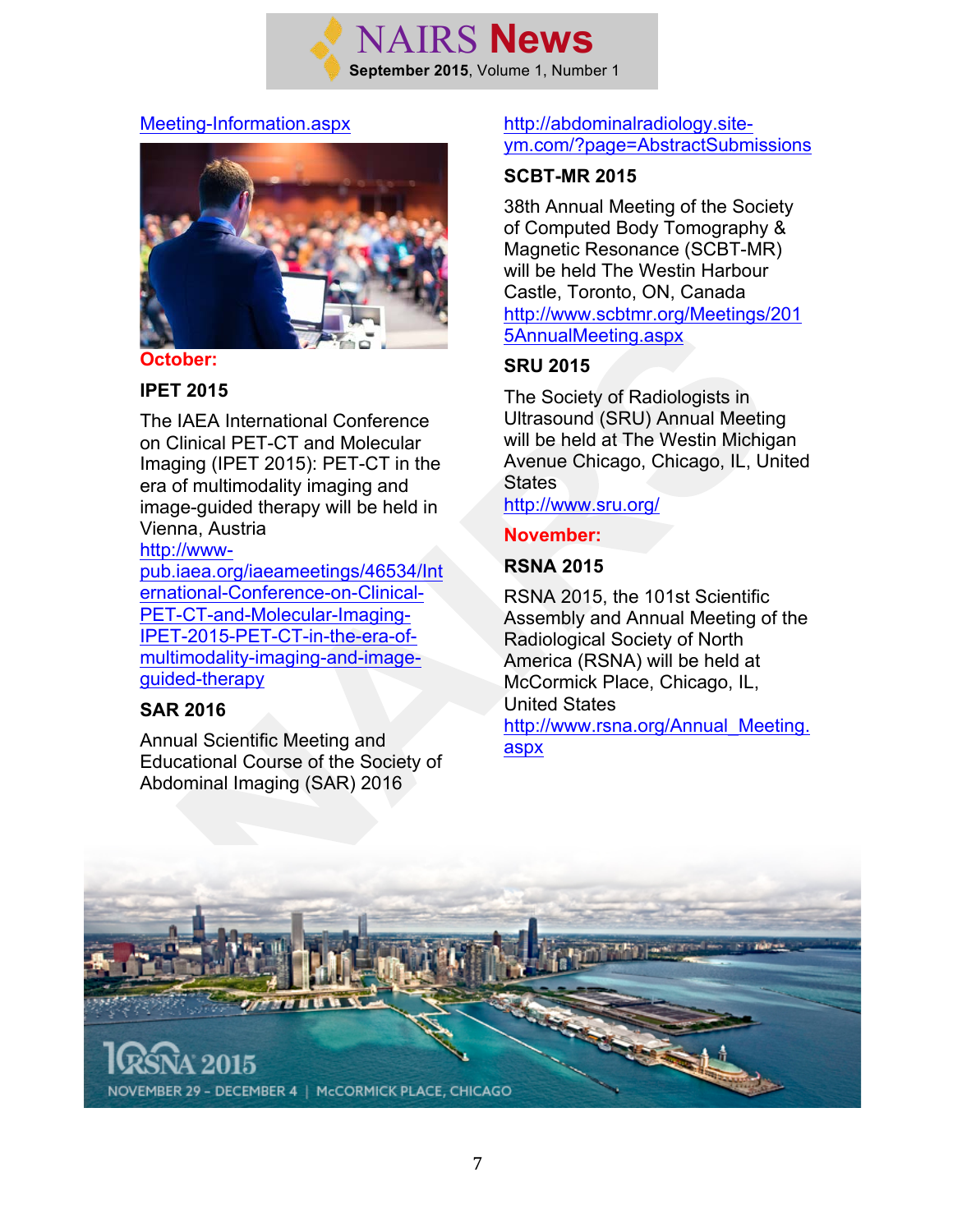



#### **2014/2015**

Dr. Vahid Yaghmai Roscoe E. Miller Best GI Scientific Paper Award

RSNA News about Dr. Yaghmai: http://www.rsna.org/NewsDetail.aspx?id=15258





Dr. Hossein Nejadnik

Dr. Hossein Nejadnik NIARS Research Award

Dr. Hossein Nejadnik RSNA Trainee Research Prize

Dr. Hossein Nejadnik WMIC Student Travel Stipend Award

Dr. Hossein Nejadnik CMC-Stanford Joint Symposium on Molecular Imaging



Dr. Amir Reza Honarmand

Dr. Laleh Daftaribesheli RSNA Trainee Research Prize

Dr. Amir Reza Honarmand Outstanding Fellow Abstract Award



Dr. Laleh Daftaribesheli

**Please let us know about your achievements so they can be included in NAIRS News**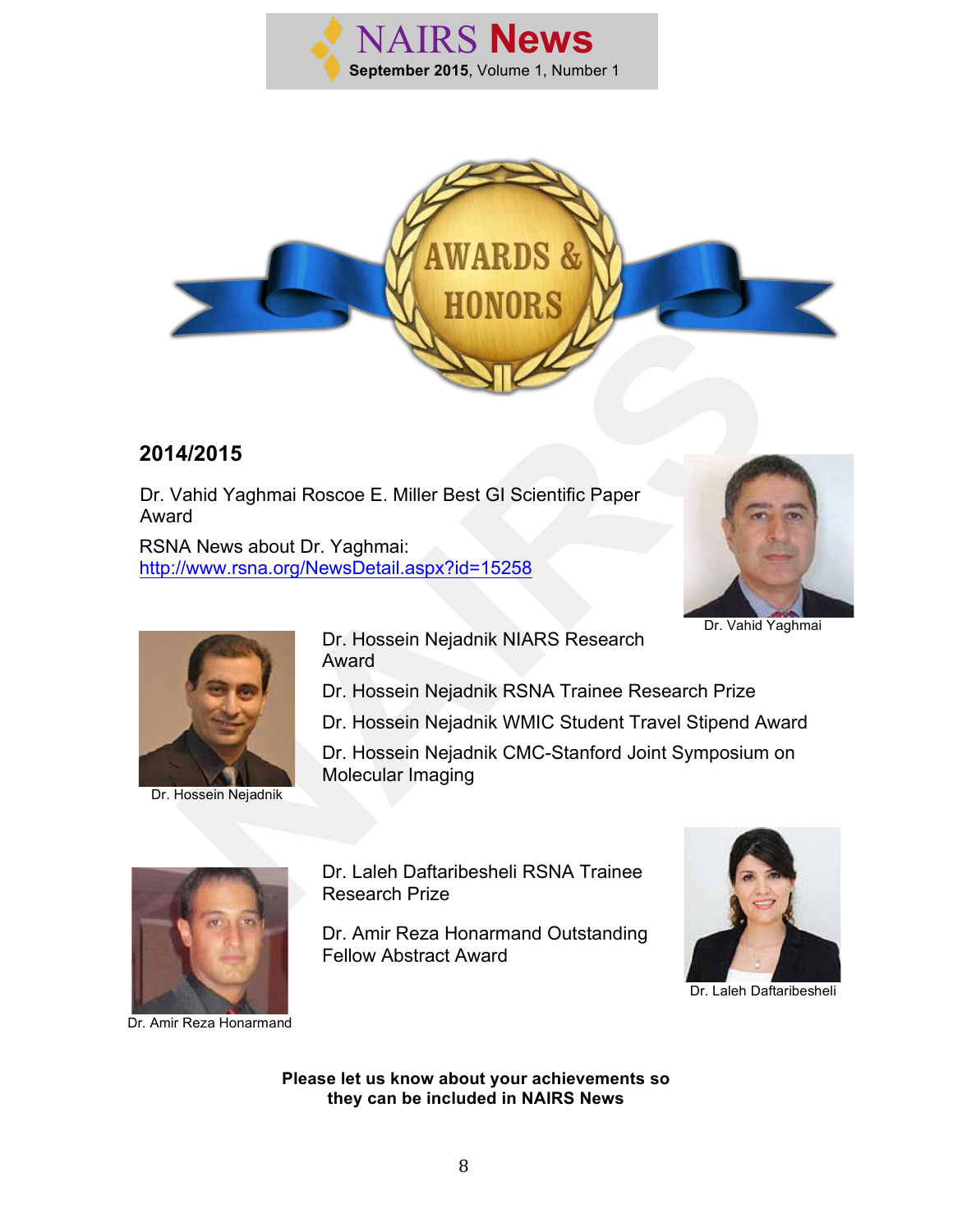

# **Useful links:**

**List of job openings**

https://skeletalrad.org/msk-fellowships

# **Fellowship/grant funding resources**

http://www.nyscf.org/grants/neuroscience-investigator-awards http://www.radiology.northwestern.edu/education/fellowships/index.html http://grants.nih.gov/grants/guide/pa-files/PAR-15-088.html https://www.rsna.org/Roentgen\_Research\_award.aspx

# **Residency matched data**

#### **Match results for International Medical Graduates**

http://www.nrmp.org/wp-content/uploads/2014/01/NRMP-and-ECFMG-Publish-Charting-Outcomes-in-the-Match-for-International-Medical-Graduates-Revised.PDF-File.pdf

#### **Main Residency Match Results 2015**

(http://www.nrmp.org/wp-content/uploads/2015/05/Main-Match-Results-and-Data-2015\_final.pdf

#### **Program Director Survey Results of 2014**

http://www.nrmp.org/wp-content/uploads/2014/09/PD-Survey-Report-2014.pdf

#### **U.S. Applicant Survey Results of 2013**

http://www.nrmp.org/wpcontent/uploads/2013/08/applicantresultsbyspecialty2013.pdf

#### **Match Results by State, Specialty, and Applicant Type 2015**

http://www.nrmp.org/wp-content/uploads/2015/05/Main-Match-Results-by-Stateand-Specialty-2015.pdf